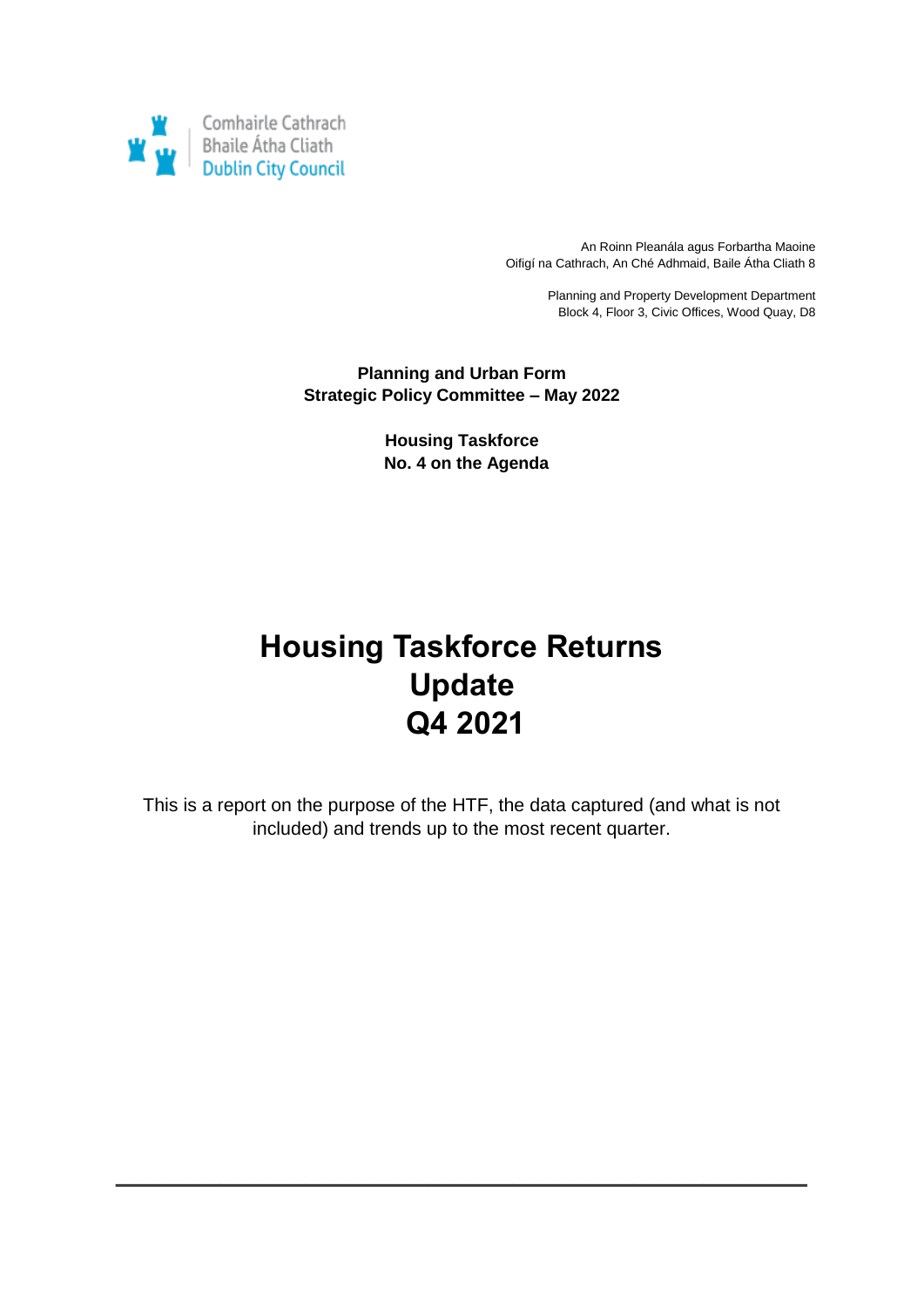# **John O' Hara, City Planner, Dublin City Council Purpose of Housing Returns**

The **Dublin Housing Supply Coordination Taskforce** (DHSCT) data - of which Dublin City Council contributes on a quarterly basis – is the primary 'performance' indicator available to actively assess the issue of housing supply across the Dublin Region which includes the three other Dublin Region Local Authorities, namely Dun Laoghaire Rathdown (DLR), Fingal County Council (FCC) & South Dublin County Council (SDCC).

# **Brief Background**

The Returns began as a result of Action 2 of Construction 2020, published May 2014, that committed to the establishment of a Housing Supply Coordination Taskforce for Dublin. Accordingly, the Task Force was established in June 2014 with the first quarterly reports commencing Q4 2015. The most recent Returns being presented today are for Q4 2021, six years on from the commencement of this Action.

Each local authority takes a turn as the co-ordinating authority to prepare the combined returns to the Department of Housing, Local Government and Heritage with a quarterly report published. The data that is mapped (Tier 1 and Tier 2(a) sites, explained below) is available to view on the Department's website. No quarterly report has issued from the Department since Q1 2021 owing to a variety of reasons including Covid and that all four Dublin authorities are engaged with the development plan process etc. Fingal County Council are the current co-ordinating authority.

# **What is Included?**

The data utilised within the Housing Taskforce is focused on capturing developments with planning permission for **10 or more residential units in the private sector only**. There is a further breakdown available of the residential unit into either a house or apartment. Currently the number of bedrooms, per residential unit, is not included in the Returns. The Returns do not include social housing or Approved Housing Bodies' (AHBs) proposals. Nor do the Returns identify the Part V element of private housing for use as social housing.

## **Tier Classification**

The data is classified within Tiers**.** There are three main tiers;

**Tier 1 sites:** Permissions granted (also known as extant permissions). These include Strategic Housing Developments (SHD), but separated out as part of the Return. **Tier 2(a) sites:** Planning Applications pending a final decision.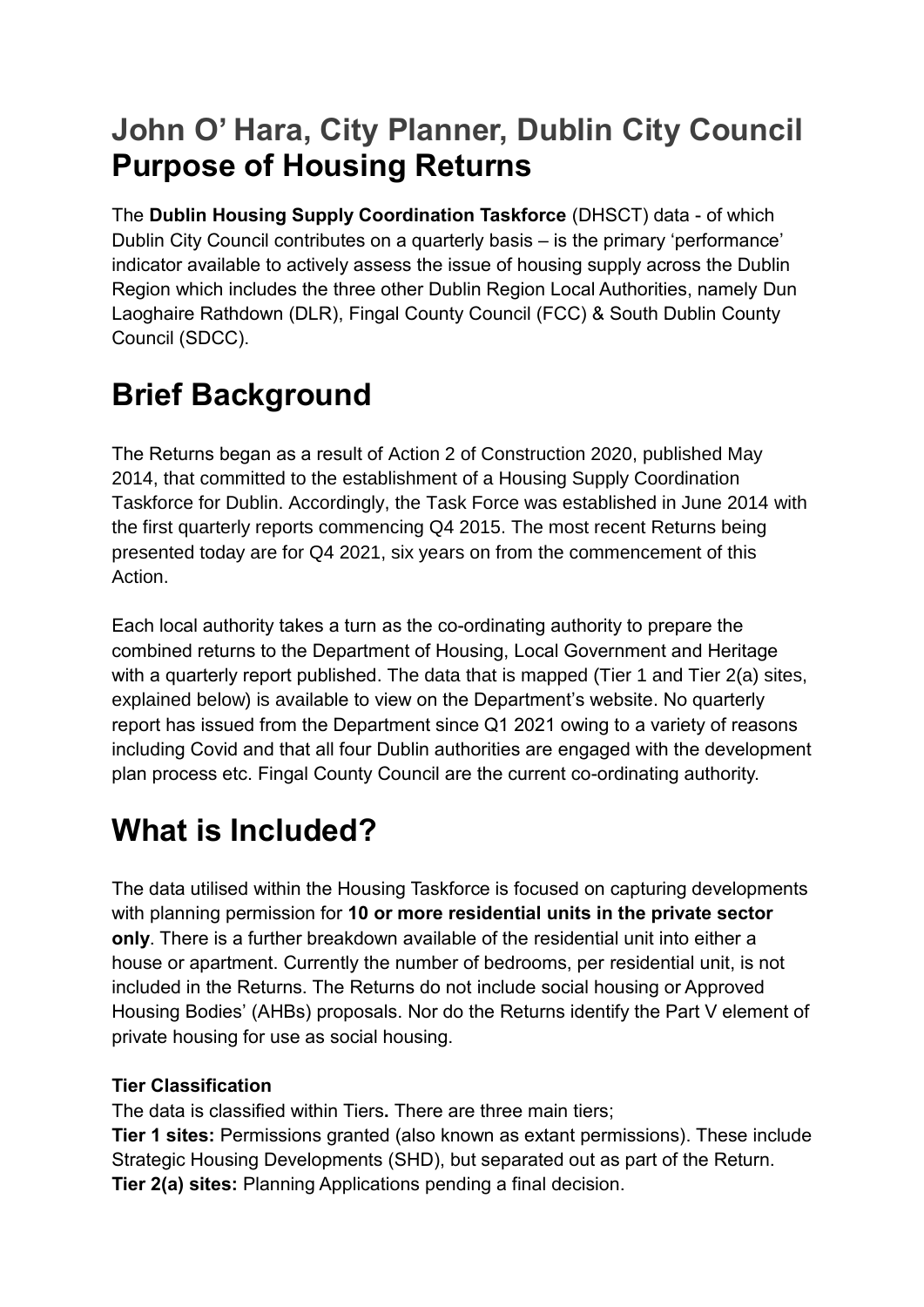**Tier 2(b) sites:** Pre App Consultations (PACs) - These PACS also include SHD consultations

## **Tier 1 Key Performance Indicators**

There are four key performance indicators used with Tier 1. These are:

- 1 Number of sites with planning permission
- 2 Number of residential units with planning permission
- 3 Number of active sites (a subset of sites at 1 above)
- 4- Number of units under construction (on active sites at 3 above)

These four key performance indicators are used on a quarterly basis to compare figures on a year on year basis. These comparisons are considered as a snap shot in time. Each quarterly return contains all extant permissions at the time of preparation not just permissions granted within the quarter.

# **Housing Task Force Returns for Q4 2021**

#### **Tier Classification Returns**

The headline figures under the Tier classification for Q4 2021 (prepared January 2022) are as follows:

#### **Tier 1 sites**

There were permissions granted for **28,475** residential units (comprising 972 houses and 27,503 apartments) on **207** sites across the city. These include SHD figures.

#### **Tier 2(a) sites**

There were **5,369** residential units pending decision (comprising 66 houses and 5,323 apartments) on **64** sites across the city awaiting a decision.

#### **Tier 2(b) sites**

There were **20,051** residential units at Pre-App Consultation stage on **98** sites across the city under consultation.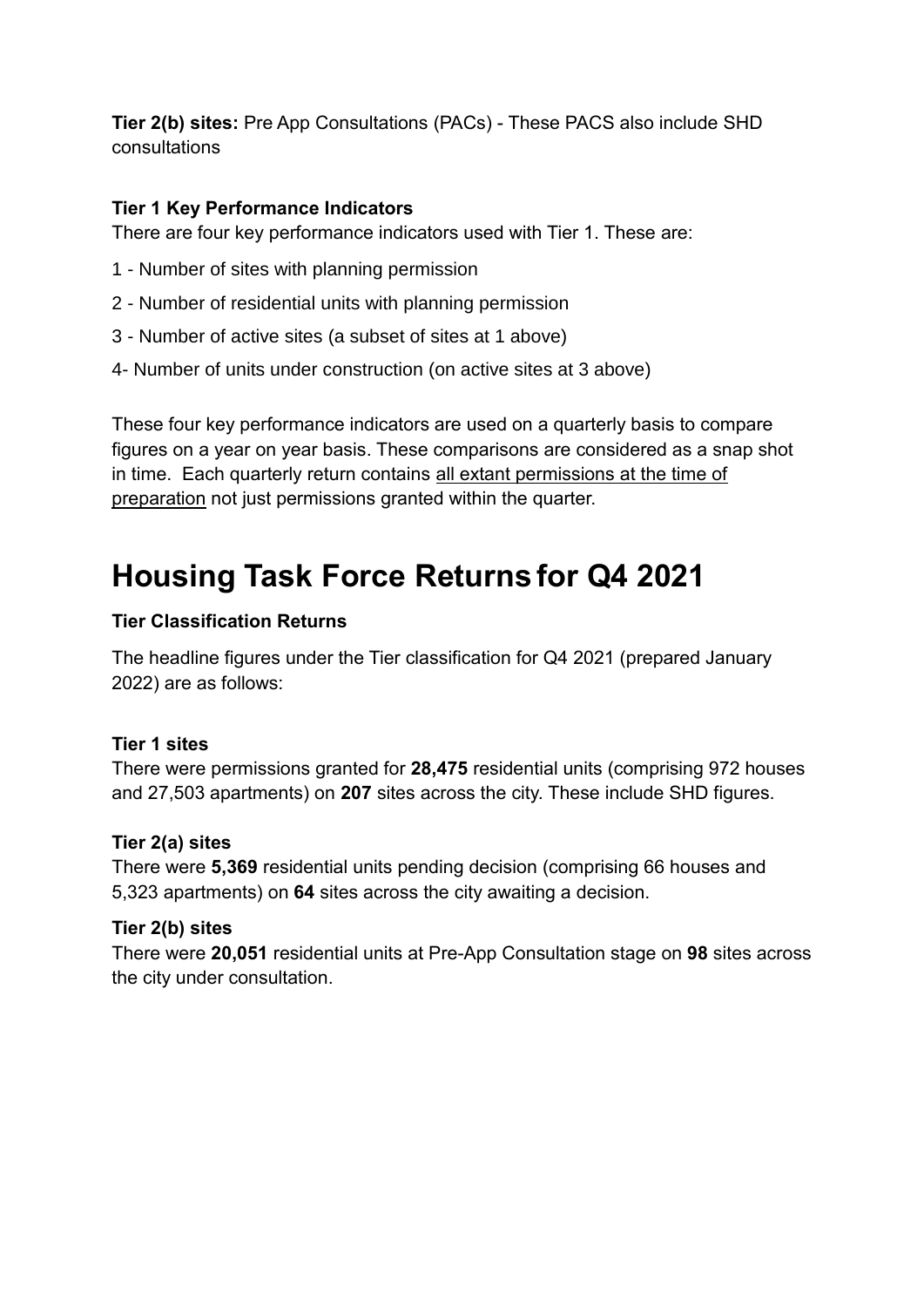#### **Tier 1 Key Performance Indicators based on a year on year assessment**

For Q4 2021, the year on year assessment is based on rates between Q4 2020 and Q4 2021 and records the following:

#### 1. **number of sites with planning permission**

12% increase from 185 sites in Q4 2020 to 207 sites in Q4 2021.

#### 2. **number of units with planning permission**

27% increase in the total from 22,370 units in Q4 2020 to 28,475 units in Q4 2021.

#### 3. **number of active sites**

16% increase from 69 sites in Q4 2020 to 80 sites in Q4 2021.

### 4. **number of units under construction**

10% increase from 5,613 units in Q4 2020 to 6,174 units in Q4 2021.

### **Strategic Housing Developments (SHDs) Q4 2021**

There are currently 45 no. SHDs providing 15,594 residential units, of which six were granted this quarter, Q4 2021 from An Bord Pleanala. These include the following:

- 1. ABP 310860: Holy Cross College, D3/9: 1,592 residential units.
- 2. ABP 311333: Redcourt, Clontarf, D3: 131 residential units.
- 3. ABP 310944: Saint Columbans, Donaghmede, D. 13: 410 residential units.
- 4. ABP 310722: Former Premier Dairies Site, Finglas, D11: 191 residential units.
- 5. ABP 310567: Parkgate Street, D8: 198 residential units.
- 6. ABP 311302: Milltown Park, Sandford Road, D6: 667 residential units.

There were no new shared accommodation or student accommodation Strategic Housing Developments recorded during this period.